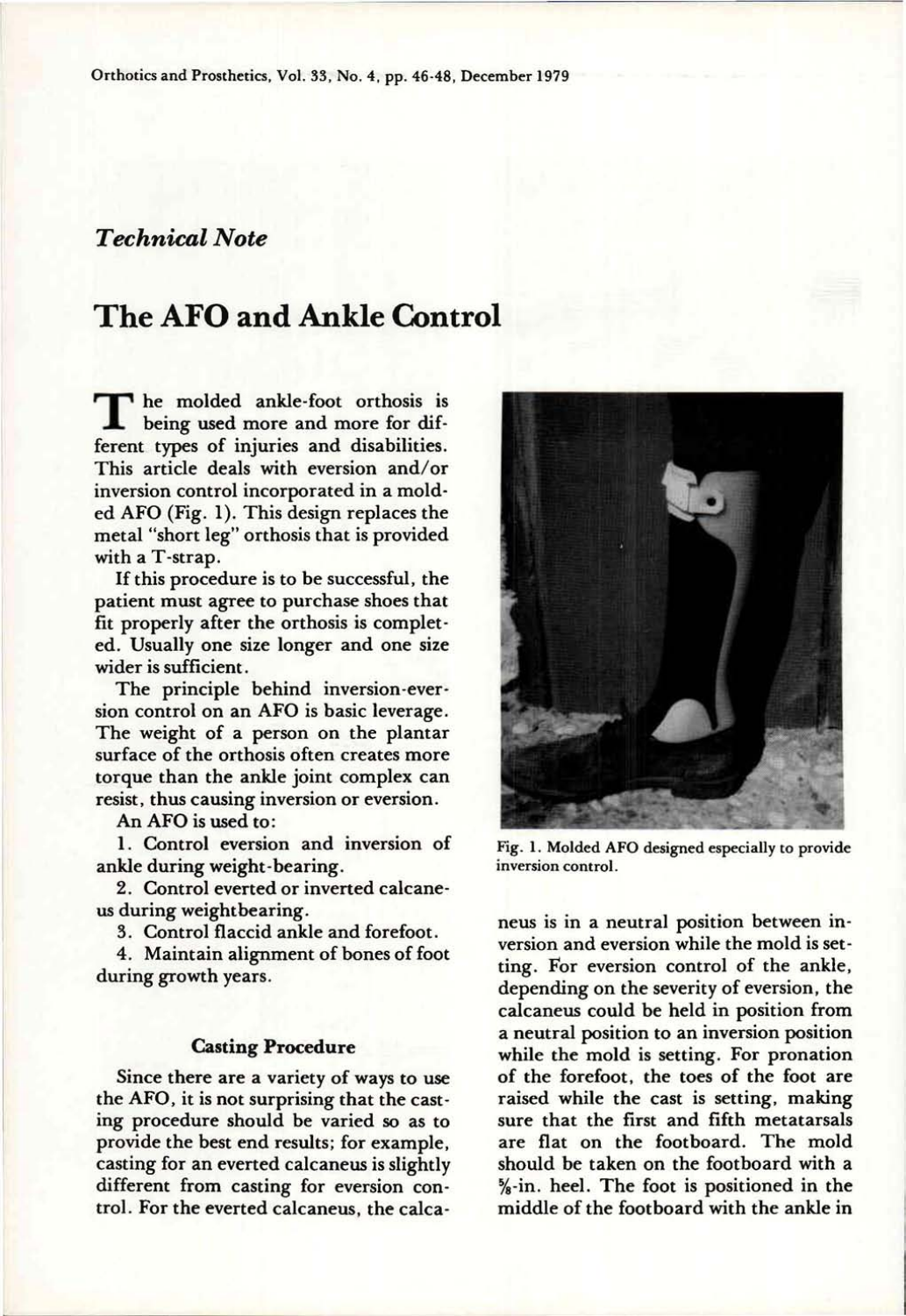

**Fig. 2. To obtain eversion control the trim line is established by first determining the center point between the heel cord and the distal edge of the malleolus and drawing a line about the periphery of the malleolus.** 



**Fig. 3. The finished AFO for inversion control.** 

10 to 15 deg of dorsiflexion, to allow sufficient room for the posterior calcaneus while giving sufficient assistance to dorsiflexion.

#### **Trim Lines**

Variations of casting procedures are not great, but the variations in trim lines are many and important. For example, to obtain eversion control of the ankle, or to control an everted calcaneus and still have dorsiflexion assist, the trim line is established by determining the center point between heel cord and the distal edge of the malleolus (Fig. 2), drilling a  $\frac{5}{16}$ -in. diameter hole in the plastic at this low point, and following the periphery of the malleolus. This is the most distal trimline point of the "leaf spring" and the start of the trimline that will control eversion (Fig. 2).

Padding is used at the discretion of the orthotist. When used, a thickness of at least  $1/4$ -in. of padding should be maintained.



**Fig. 4. The lateral trimline for inversion control.**